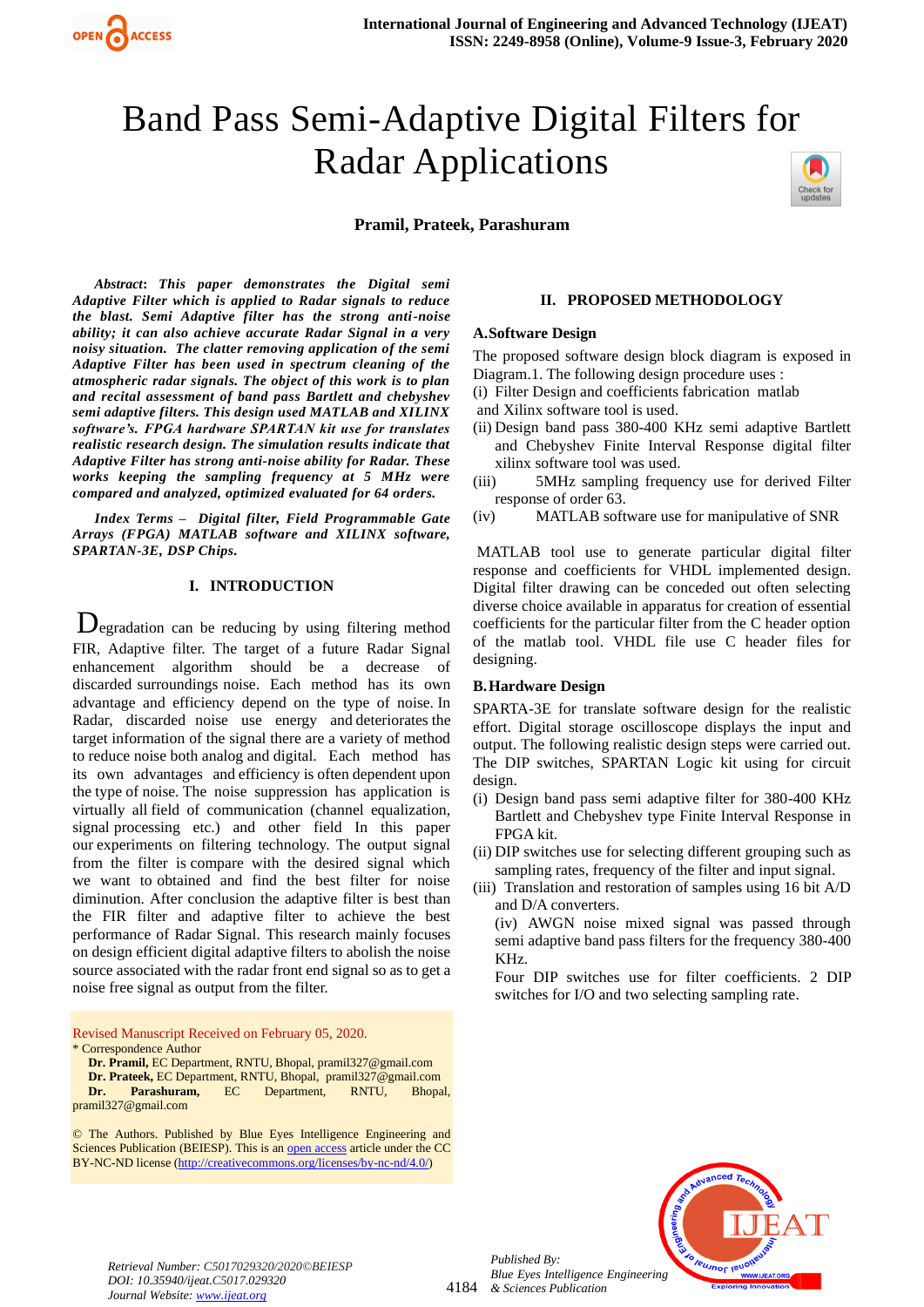## **Band Pass Semi-Adaptive Digital Filters for Radar Applications**



**Figure 1. Block diagram of software Design**

## **III. RESULTS AND DISCUSSION**

Bartlett and Chebyshev digital band pass fir filters frequency responses are as shown in figures 2 and 3 respectively. Digital Bartlett and Chebyshev band pass FIR filters pass test signal of 390 KHz display in Figures 2 and 3 respectively. Bartlett and Chebyshev types of filters SNR enhancement display in figures 4 and 5. The input signal, test signal with noise and filtered output signals shown figure 6 obtained from realistic set up using FPGA kit pragmatic in a two channel digital oscilloscope.

Chebyshev filter observations specify that clatter is not concealed 100 percent and some clatter components seen in output and far lesser to Bartlett digital filter of the similar design.

In Bartlett types design evidently seen that clatter is concealed and the test signal has been passed. Bartlett type's software and hardware design response display in figures 4 and 6 correspondingly. Practically & the simulated filter Bartlett filter have rejected the noise. Two channel digital oscilloscopes observed Bartlett i/p signal and o/p signal which is using FPGA kit.

When compare Bartlett with Chebyshev of design. Chebyshev circuit original signal is totally mixed with noise indicating lowliness.

Bartlett digital filter SNR improvement factors is 7.76 dB and Chebyshev digital filter SNR enhancement factors is 7.56 dB which is shown in figures 4 and 5. SNR enhancement superiority of Bartlett digital filter is apparent from the similar design.



**Figure 2 Software base Bartlett frequency Response**







**Figure 4. Bartlett SNR**



*Retrieval Number: C5017029320/2020©BEIESP DOI: 10.35940/ijeat.C5017.029320 Journal Website[: www.ijeat.org](http://www.ijeat.org/)*

4185 *& Sciences Publication Blue Eyes Intelligence Engineering* 

*Published By:*